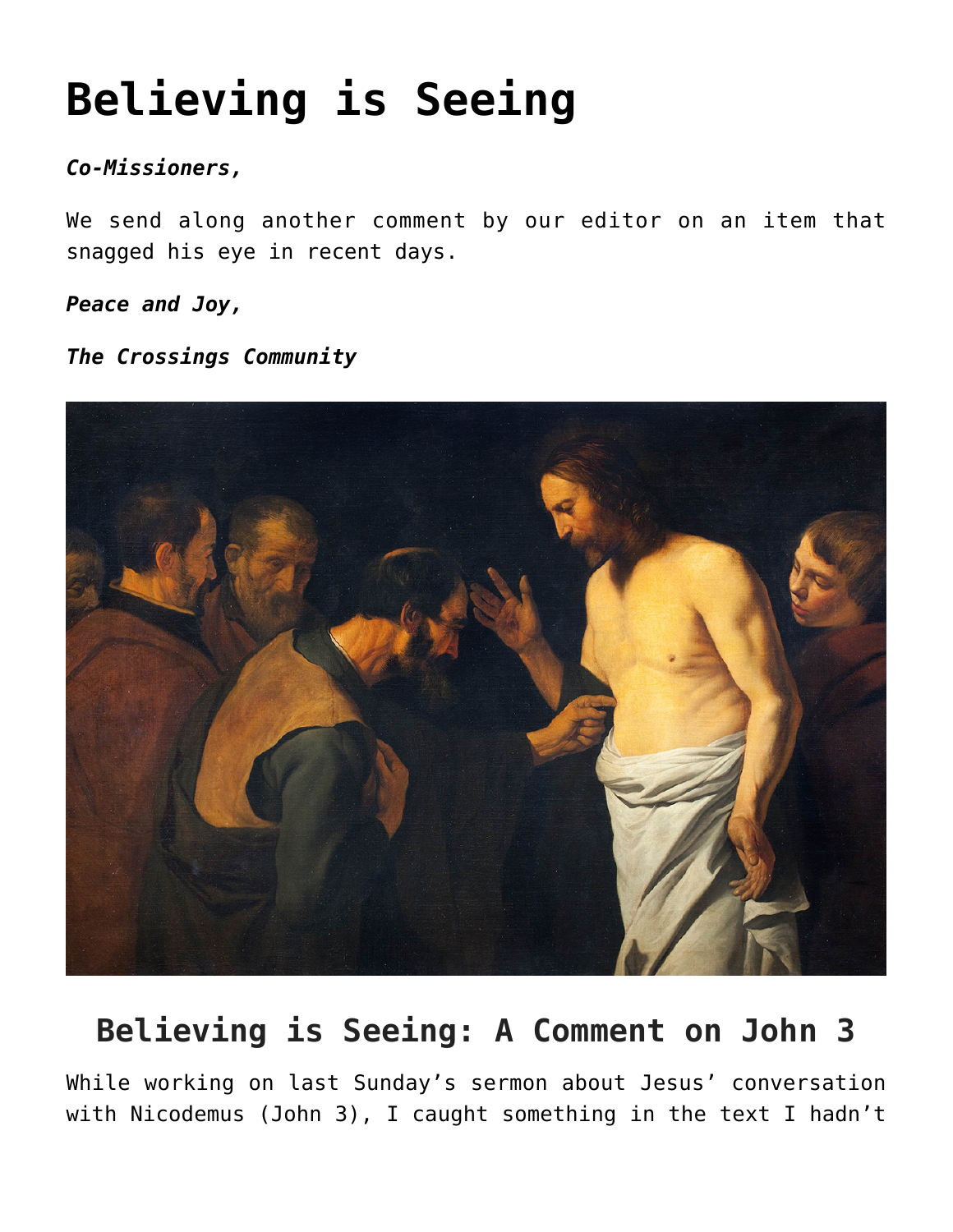noticed before. It's the main verb in the main clause of Jesus' opening sentence, the one that's cast as an "answer" to Nicodemus's presenting assertion: "We know that you are a teacher come from God." Says Jesus, "Unless one is born from above"—or born again—"one is powerless to *see* the kingdom of God" (v3). One response later that gets expanded to the line imprinted on most all our memories: "Unless born of water and Spirit one is powerless to *enter* the kingdom of God (v5).

It's this distinction between "see" and "enter" that I had hitherto missed. I need to say more about that sometime. For now a comment merely on the thing itself, beginning with another item I recently stumbled across, namely the best definition yet of the phrase "kingdom of God." It's by the British scholar, bishop, and gushing faucet of the published word, N.T. Wright:

To announce God's kingdom is to announce that God is at last overthrowing the dark powers that enslave his people. To announce God's kingdom is to say that this is the time for God to reconstitute his people, rescuing them and regrouping them for new life and new tasks. To announce God's kingdom is to say that, as in Isaiah 52:7-12, God is coming back to display his Glory in person and in power." (In *The Day the Revolution Began: Reconsidering the Meaning of Jesus's Crucifixion* (New York: HarperCollins, 2016), p. 180

No one can *see* this kingdom—this stunning move God is making preeminently in the person of Jesus and, by extension, through those people Jesus calls "my own" (John 10:14)—unless this recognizant person has herself been recreated and reconstituted by the Author and Giver of Life. That's what Jesus is underscoring with Nicodemus, who, to this point, has seen Jesus run riot in the temple (2:13-22) and not much more. Later we'll find him pitching in with an absurdly weighty and generous contribution toward Jesus' burial (19:39), the presumption at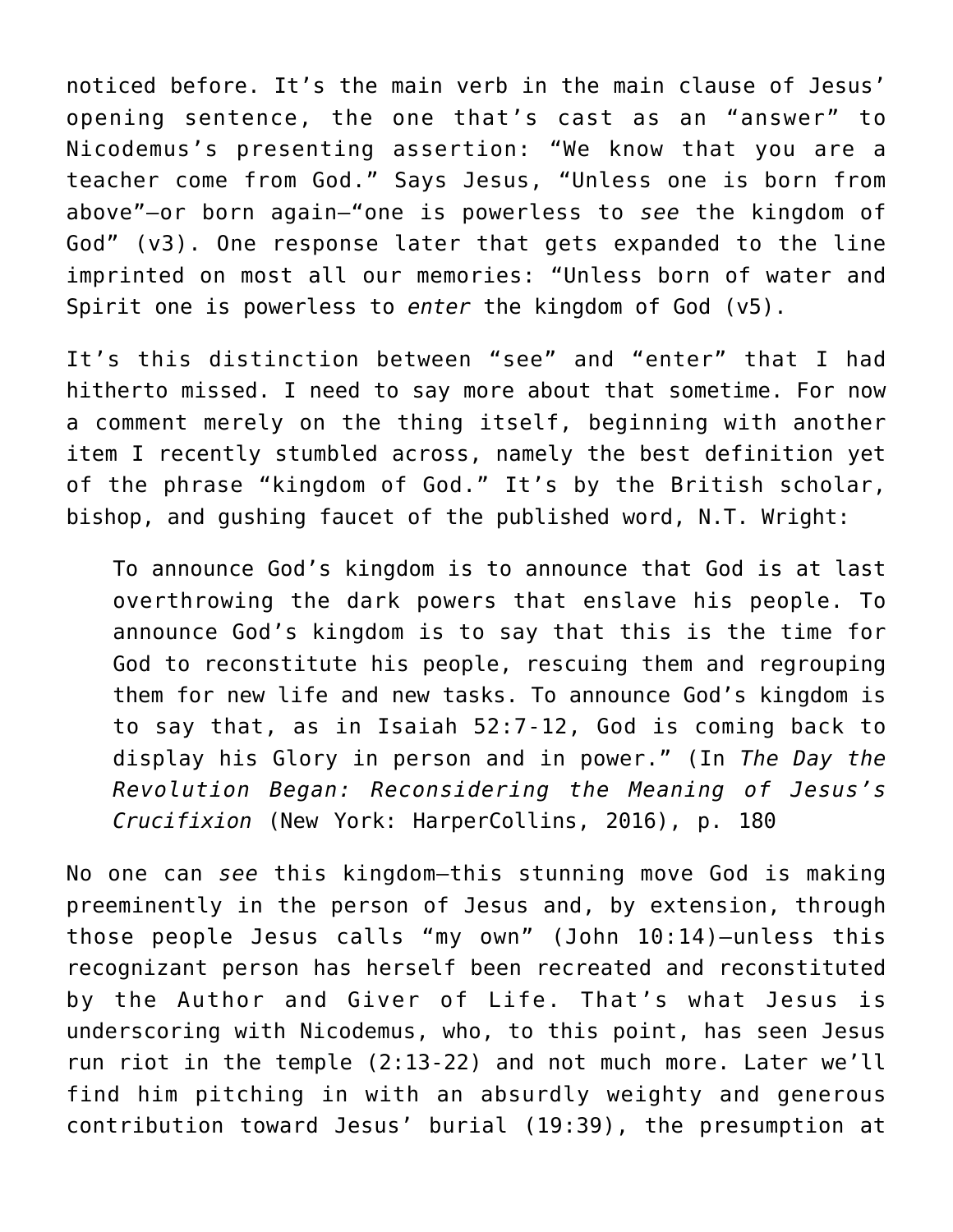this point being that he sees something of inestimable worth in that crucified corpse that none of his peers, aside from Joseph of Arimathea, can begin to see, let alone to comprehend.

"I cannot by my own reason or strength believe in Jesus Christ my Lord or come to him. But the Holy Spirit has called me through the Gospel, enlightened me with his gifts, sanctified and kept me in true faith." This is Luther using more words to repeat 1500 years later what Jesus says with such exquisite pithiness in that opening line to Nicodemus. One can also catch here something of the same distinction that shows up in Jesus' parallel statements, the first about seeing the kingdom, the second about entering it. In Luther's version the distinction is between believing in Jesus (Step One) and coming to him (Step Two). To believe is to see at last who Jesus really is—not the brilliant flameout, long since dead and buried though his memory lives on, but the living Lord and God, as Thomas will finally assert (John 20:28). To come to him is to embellish that assertion with one's personal pronoun: "*My* Lord. *My* God!" With that one has moved from seeing the kingdom to jumping in and splashing around with verve and gusto as one of its crossbearing citizens. Entrance, in other words.

Three points bear immediate emphasis here. First, talk of the "kingdom of God" is mere babble these days unless it's anchored squarely in obeisance to God's crucified and risen king. The common term for such obeisance is "faith in Jesus." This, say the New Testament witnesses, is the One through whom God launched the gracious, restorative rule the prophets had long promised, a rule that continues to spread and percolate in the world. In John's Gospel the first public hint of that rule-inthe-works is Jesus' foray into the temple. The ultimate, defining signal that it's here for good—once and for all—is the resurrection of the crucified one. ("Destroy this temple, and in three days I will raise it up"  $(2:19)$ ).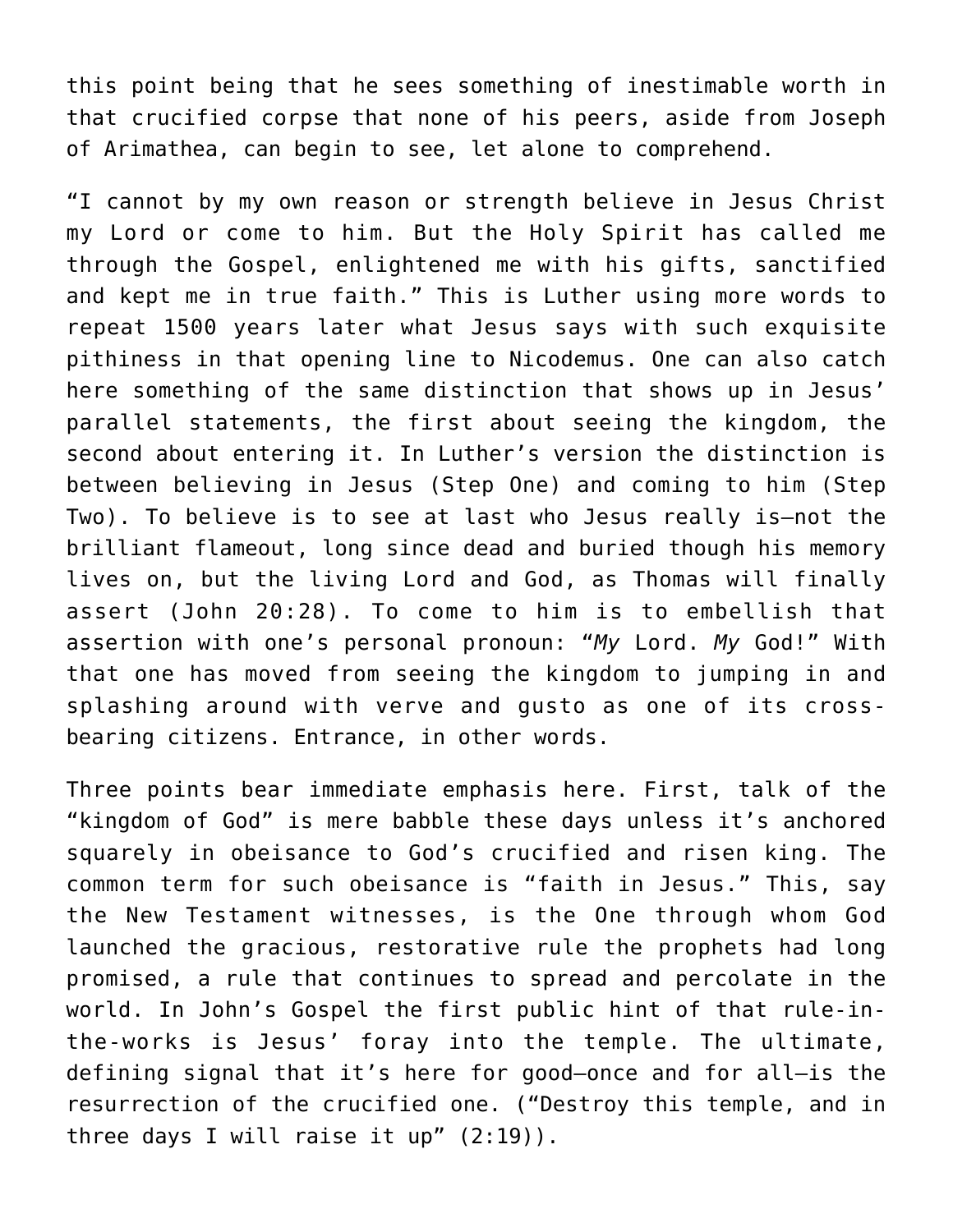Second, it takes an act of God to notice the current spread and percolation of this rule—to see it, in other words. Blindness continues to be the norm, also and all too



often in the church itself where the last thing people see as they sit around a meeting table haggling over budgets is the saintly character of the folks they're haggling with. Few are the gasps of astonished thanks these days when a baby is baptized or an absolution pronounced. Nor, [as I pointed out some](https://crossings.org/thursday-theology-8-15-19-2/) [months ago,](https://crossings.org/thursday-theology-8-15-19-2/) are Christians prone to look in such directions when they ask what God is up to in the world.

Third, this necessary, eye-opening act of God is inextricably bound to the Gospel and one's ongoing exposure to it through preaching, teaching, study, and participation in the sacraments, be that a daily remembrance of one's own baptism or a weekly trip up the aisle to the waiting Eucharist. One of the great threads in all four gospels, and especially Mark, is how hard it is for Jesus himself to stir genuine sight in the eyes of his disciples as they tag along behind him. So too and all the more these days as the Spirit labors to open our eyes and keep them